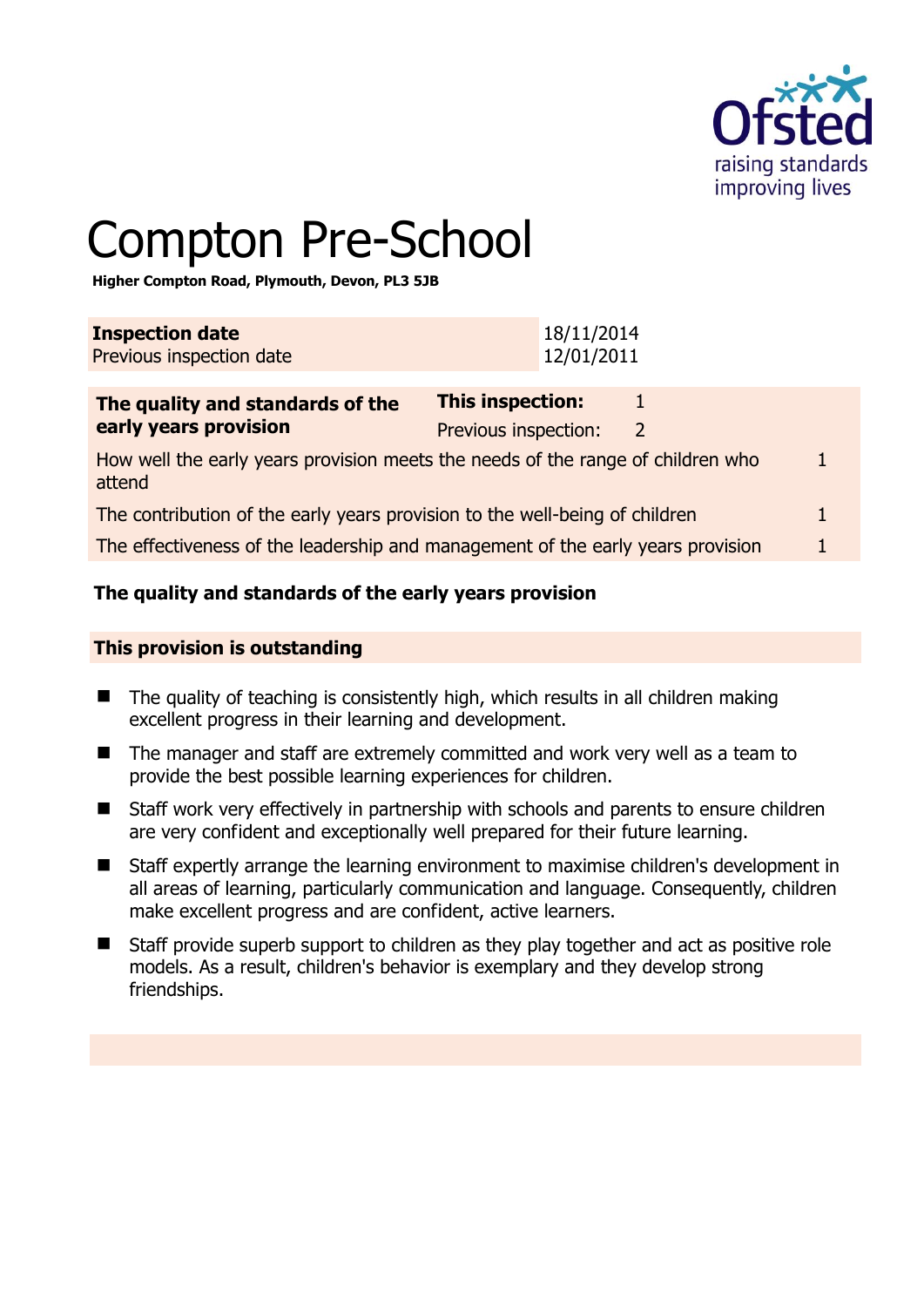# **Information about this inspection**

Inspections of registered early years provision are:

- scheduled at least once in every inspection cycle the current cycle ends on 31 July 2016
- scheduled more frequently where Ofsted identifies a need to do so, for example where provision was previously judged inadequate
- **•** brought forward in the inspection cycle where Ofsted has received information that suggests the provision may not be meeting the legal requirements of the Early Years Foundation Stage or where assessment of the provision identifies a need for early inspection
- **•** prioritised where we have received information that the provision is not meeting the requirements of the Early Years Foundation Stage and which suggests children may not be safe
- scheduled at the completion of an investigation into failure to comply with the requirements of the Early Years Foundation Stage.

The provision is also registered on the voluntary and compulsory parts of the Childcare Register. This report includes a judgment about compliance with the requirements of that register.

# **Inspection activities**

- $\blacksquare$ The inspector observed a range of activities across all areas of the pre-school and talked with staff and children.
- The inspector reviewed documents, policies, procedures and children's records.
- The inspector took account of the views of parents spoken to on the day and reviewed written comments from parents.
- The inspector conducted joint observations with the manager.

**Inspector**  Margaret Baird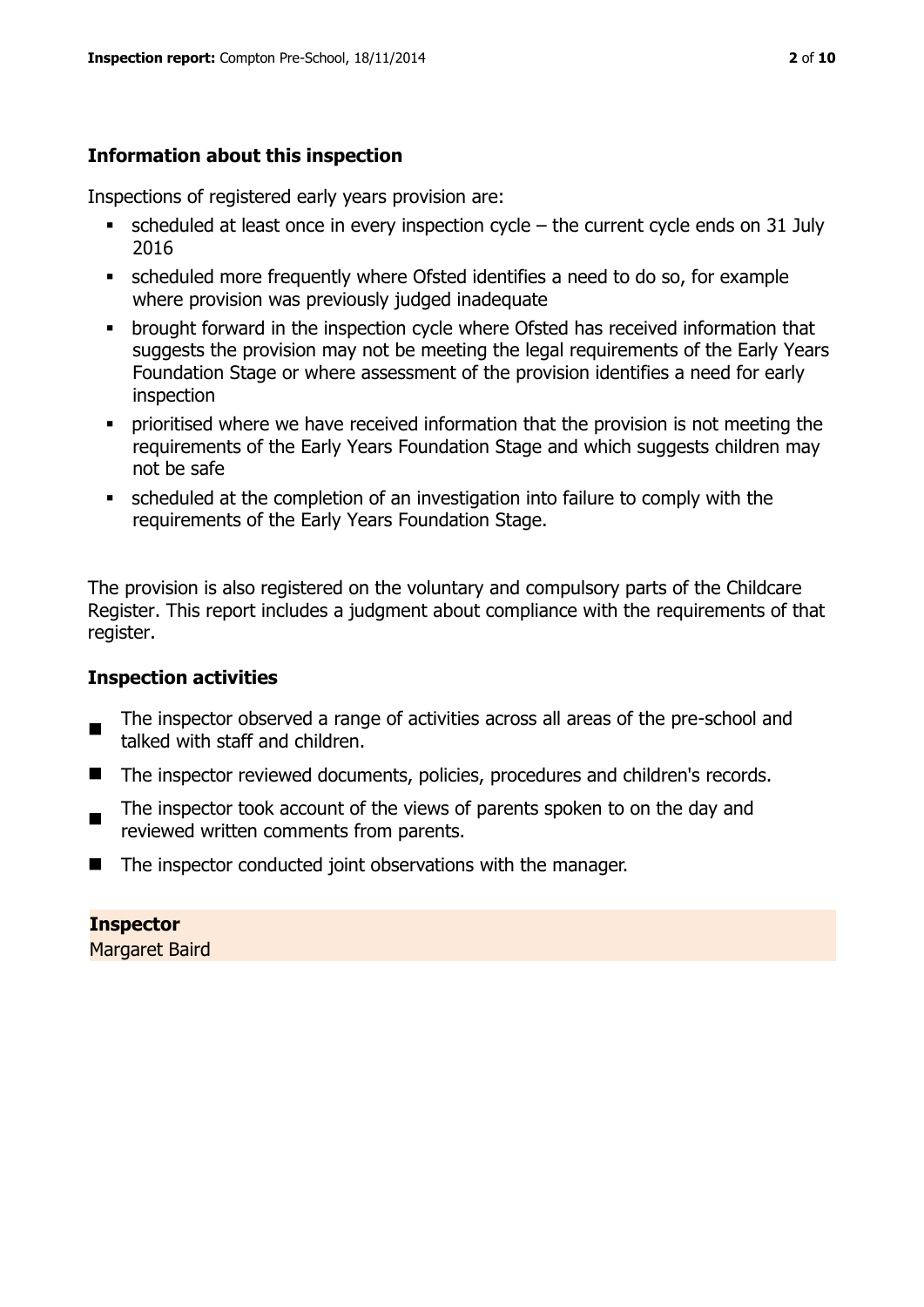# **Full report**

## **Information about the setting**

Compton Pre-School is privately owned and managed. It opened in 1997 and operates from self-contained premises in the grounds of Higher Compton Church of England Primary School in Plymouth, Devon. A secure area is used for outdoor play activities. The pre-school is open each weekday from 8.45am until 3.30pm during term time only. There are currently 42 children attending who are in the early years age range. The pre-school is in receipt of funding for the provision of free early education for three- and four-year-olds. The pre-school is registered by Ofsted on the Early Years Register and both the compulsory and voluntary parts of the Childcare Register. There are eight members of staff, including the owner. One member of staff has qualified teacher status, six members of staff have relevant qualifications at level 3, and one has a qualification at level 2.

# **What the setting needs to do to improve further**

#### **To further improve the quality of the early years provision the provider should:**

 review the organisation of monitoring information in order to easily identify trends in children's learning so that any gaps in areas of learning for groups of children can be quickly remedied.

#### **Inspection judgements**

#### **How well the early years provision meets the needs of the range of children who attend**

Children at the pre-school are extremely happy and completely absorbed in a wide range of exciting activities. Staff have an excellent understanding of the Early Years Foundation Stage and how children learn and develop. They are highly skilled and have significant experience. Consequently, teaching is consistently of a very high quality and children are enthusiastic and highly motivated to learn.

The pre-school effectively gathers information from parents and observes children when they start at the pre-school in order to assess their current abilities. Staff carry out precise observations of children as they play, which identify their individual interests and learning needs. Staff have an excellent understanding of children's expected levels of development and plan very effectively to extend their learning. Staff have developed a highly effective system for planning. This ensures children find out about the world around them, the seasons, and celebrations from different cultures. Staff respond imaginatively to children's ideas and interests, providing activities that motivate children, enabling them to learn effectively. As a result, children display exceptionally high levels of interest and concentration.

Staff involve parents in planning individual targets so that they fully participate in their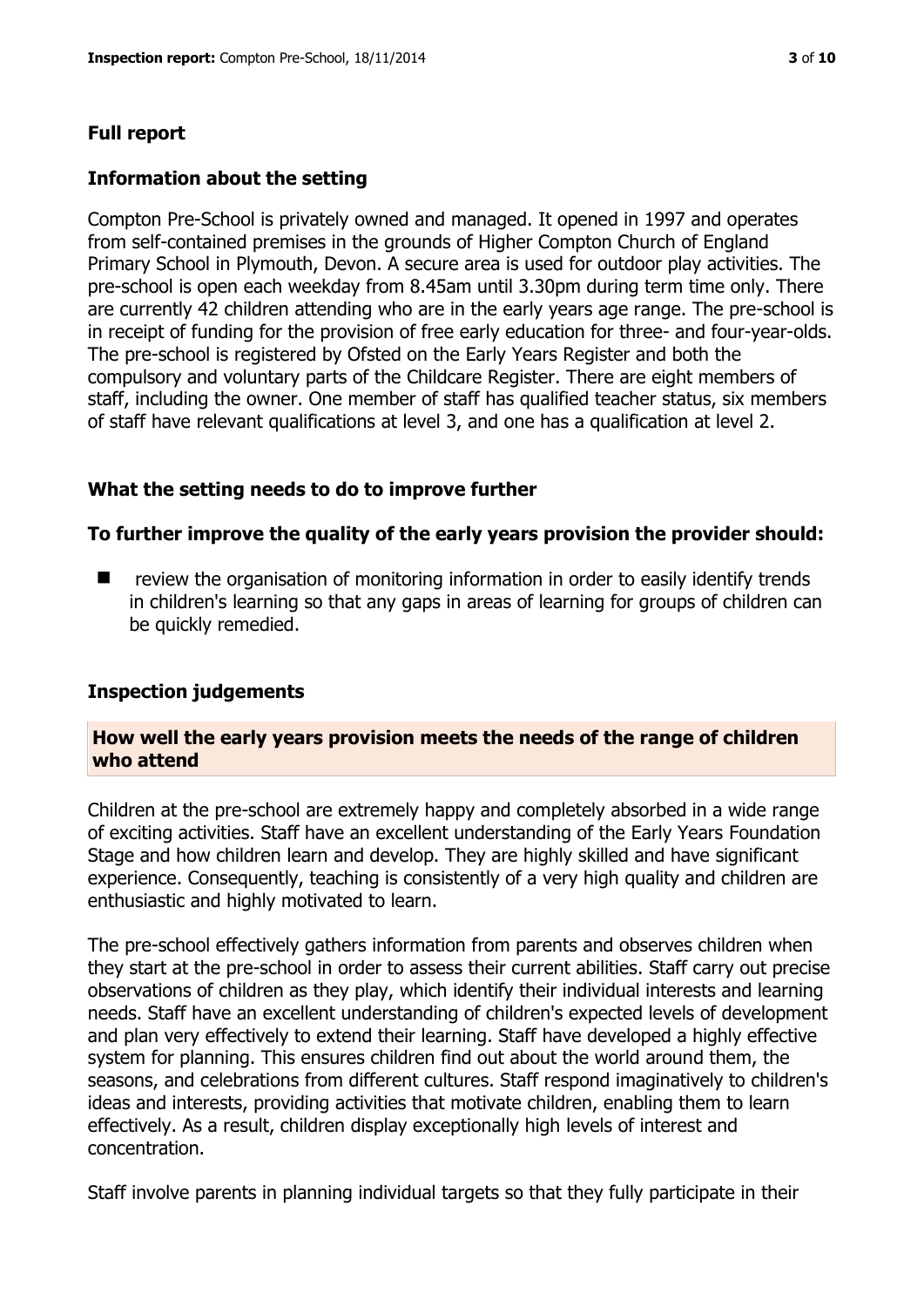child's learning. This shared approach to learning means that staff and parents notice when children need extra support. The pre-school then ensures children receive help promptly and work effectively with outside agencies. Consequently, all children make the best possible progress in their learning.

Staff plan exciting activities that enable children to make links in their experiences and areas of learning. For example, they noticed children enjoyed using ink stamps in their creative play, and developed this learning by providing a richly resourced post office roleplay area. Children were engrossed in wrapping up parcels, writing labels, sending letters, and stamping them. Staff gave children time to become deeply involved, and expertly judged when to interact in order to extend learning. They provided appropriate support as children used scissors and tape, praising their efforts as they succeeded. Staff encouraged children to think about how much paper was needed for each parcel, challenging their thinking and supporting them to test out their ideas. As a result, children show a high degree of confidence, and are eager and active learners.

The pre-school provides a very well-organised environment with specific areas full of interesting resources which encourage interaction. Children enjoy sharing books in cosy areas, exploring resources in the numeracy corner and play together in dens outside. They listen to each other and cooperate in play. Staff value what children have to say, skillfully using their comments to extend learning. This means that children are confident and develop extremely good communication skills. Staff provide a wide range of art materials so that children have lots of opportunities to make models, draw and write throughout the day. Resources such as scissors are always available, so that children can develop skills as they play and are motivated. Staff are always nearby to provide support when necessary, and to encourage children to explore. As a result, children are self-assured and very well prepared for the next steps in learning.

# **The contribution of the early years provision to the well-being of children**

Staff know children very well and develop secure attachments and strong bonds with them and their families. Consequently, children develop close and affectionate relationships with staff and each other, ensuring they become confident and independent.

Staff provide a wonderfully rich and varied learning environment. Inside, there are inviting and attractive spaces, which enable children to gather together for role play, construction activities or making music. Staff provide an area where children can use up-to-date tablets and computers. This enables children to develop skills when using information and communication technology, and enhances learning across all areas of the curriculum. The indoor and outdoor environments are rich in letters, numbers, shapes and meaningful information, which children refer to as they play and learn. This supports their literacy and mathematical skills, and ensures that they make excellent progress. Outside, the environment is arranged so that children can choose to climb and explore, managing risk, developing physical skills and independence. Staff arrange activities to encourage interaction for example, there is an area with planks of wood and dinosaurs, a fairy garden, and a builder's shed. Staff encourage children to find out about the natural world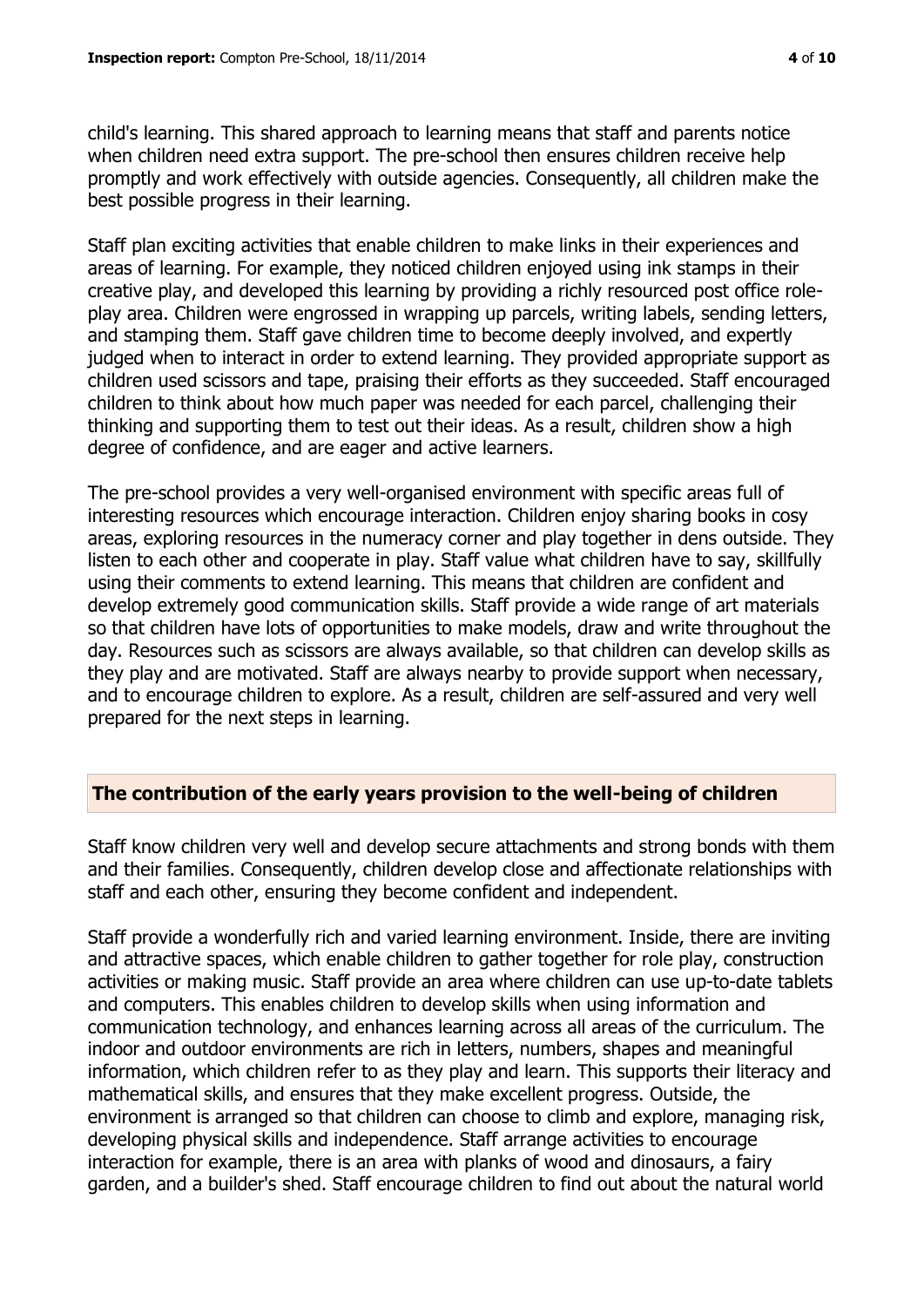as they grow fruit and look for insects in the bug hotel. Children plant fruit and vegetables, which they are able to harvest. The ethos of active learning outdoors is a strength of the pre-school and as a result, children develop extremely well and thrive. Staff make good use of routines to promote independence, particularly at snack time. Children enjoy choosing healthy snacks, and staff encourage children to help themselves. As a result, children become independent and develop very good self-esteem. Staff ensure that meal times are social occasions and the atmosphere is calm. Children relax and eat together as staff talk to them about their activities. They expertly use a wide range of language and help children develop new vocabulary. As a result, children display excellent communication, language and social skills.

Staff provide superb support to children as they play together and act as positive role models. They encourage children to share and take turns, encouraging them to be considerate towards each other. Staff reinforce this during circle times and children's efforts to tidy away resources are celebrated. As a result, children's behavior is exemplary and they develop strong friendships, which continue when they move on to school. Staff are vigilant and have an extremely high regard for children's safety. They expertly involve children in thinking about how to keep themselves safe. There are robust risk assessment systems in place, which are continually reviewed.

The pre-school adjoins the local primary school and children regularly have the opportunity to play together. This ensures they become very familiar with the environment and staff of the school. Staff have regular conversations with new teachers and share children's developmental records with them. This promotes excellent continuity to support children's ongoing learning and care needs Consequently, children develop high levels of self-assurance and go on to school ready for the next steps in learning.

#### **The effectiveness of the leadership and management of the early years provision**

The manager and staff have an excellent understanding of the requirements of the Early Years Foundation Stage. Safeguarding policies and procedures are robust. Staff are well trained in the Local Safeguarding Children's Board procedures so that they are up to date with all current legislation. They confidently describe the procedure for dealing with child protection issues, should they arise. Risk assessments are comprehensive and effective and staff constantly review and revise them. The pre-school gives the utmost priority to children's safety. The manager ensures that all staff have up-to-date paediatric first-aid training and are deployed well so that prompt action can be taken in an emergency situation. Effective and rigorous recruitment procedures are in place to ensure the suitability of each member of staff.

The manager and staff are inspirational in their commitment and teamwork. They are extremely reflective of their practice, and have made significant improvements since the last inspection. Consequently, the pre-school demonstrates an excellent capacity to maintain continuous improvement. The individual strengths and skills of staff are used extremely effectively. As a result, children enjoy high quality learning experiences, which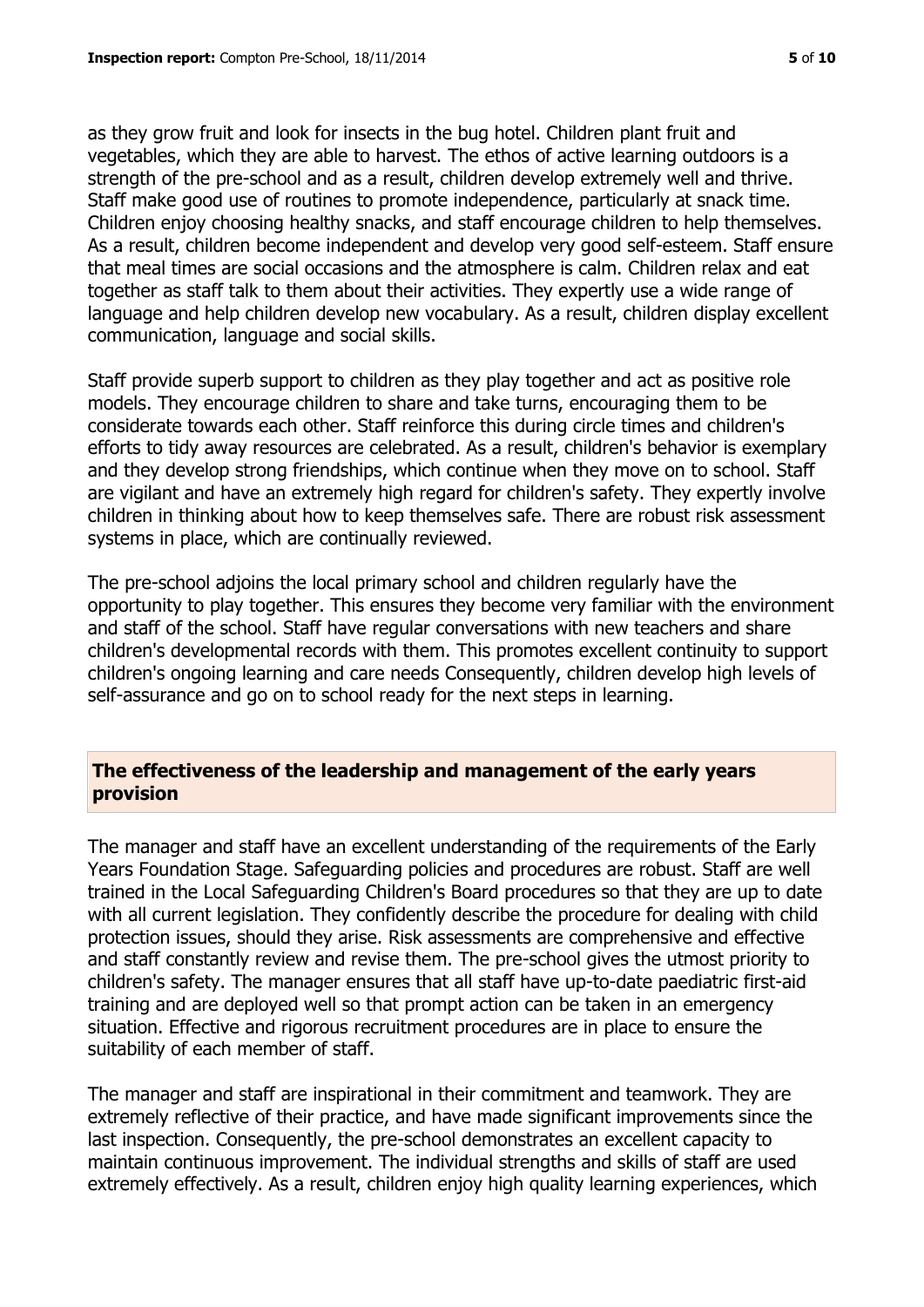enable them to make exceptionally good progress. Continuous monitoring of staff practice and regular staff meetings ensure that high levels of teaching and learning are maintained. Staff enhance their skills and expertise through regular training. They constantly evaluate activities and the environment as they strive to provide exciting experiences for children. Staff training is also responsive to individual children's needs, so that staff have the expertise to enable all children to develop very well. Staff monitor children's progress well overall, however this information is not organised effectively so that trends in children's learning are identified easily and any gaps in areas of learning for groups of children quickly remedied.

The pre-school is extremely effective in involving parents with children's learning and development. Staff display photographs of children taking part in activities alongside information about what children are learning. Planning is shared and parents enjoy supporting the pre-school and spending time there. As a result, partnership with parents is outstanding. Parents speak very highly of the staff and find them friendly and extremely supportive. There is a strong community ethos and parents say that children love their time at the pre- school. They comment that children feel happy, safe, secure and have blossomed at the pre-school.

#### **The Childcare Register**

| The requirements for the compulsory part of the Childcare Register are | Met |
|------------------------------------------------------------------------|-----|
| The requirements for the voluntary part of the Childcare Register are  | Met |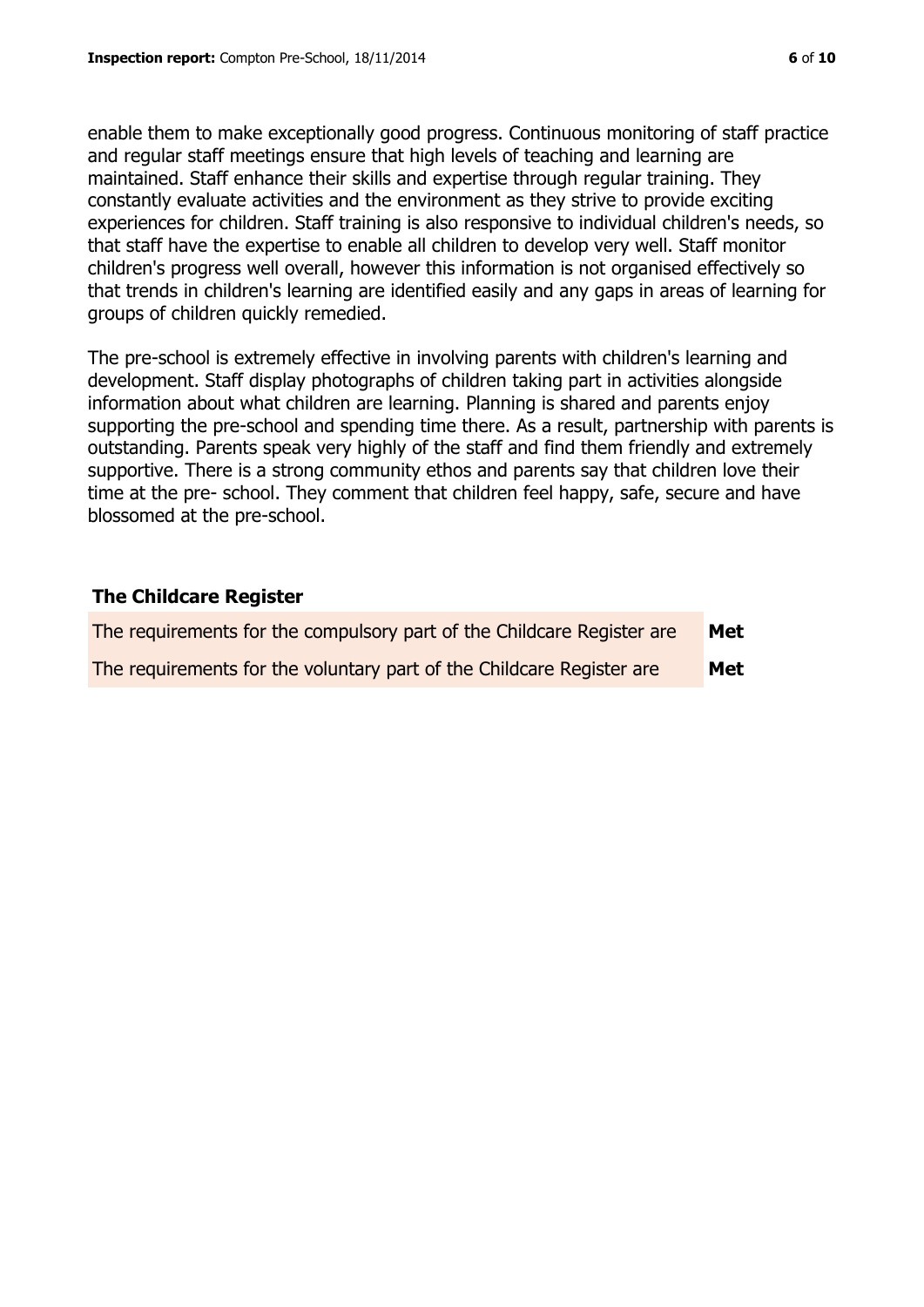# **What inspection judgements mean**

# **Registered early years provision**

| <b>Grade</b> | <b>Judgement</b>               | <b>Description</b>                                                                                                                                                                                                                                                                                                                                                                                |
|--------------|--------------------------------|---------------------------------------------------------------------------------------------------------------------------------------------------------------------------------------------------------------------------------------------------------------------------------------------------------------------------------------------------------------------------------------------------|
| Grade 1      | Outstanding                    | Outstanding provision is highly effective in meeting the needs<br>of all children exceptionally well. This ensures that children are<br>very well prepared for the next stage of their learning.                                                                                                                                                                                                  |
| Grade 2      | Good                           | Good provision is effective in delivering provision that meets<br>the needs of all children well. This ensures children are ready<br>for the next stage of their learning.                                                                                                                                                                                                                        |
| Grade 3      | <b>Requires</b><br>improvement | The provision is not giving children a good standard of early<br>years education and/or there are minor breaches of the<br>safeguarding and welfare requirements of the Early Years<br>Foundation Stage. We re-inspect nurseries and pre-schools<br>judged as requires improvement within 12 months of the date<br>of inspection.                                                                 |
| Grade 4      | Inadequate                     | Provision that is inadequate requires significant improvement<br>and/or enforcement action. The provision is failing to give<br>children an acceptable standard of early years education and/or<br>is not meeting the safeguarding and welfare requirements of<br>the Early Years Foundation Stage. It will be monitored and<br>inspected again within six months of the date of this inspection. |
| Met          |                                | There were no children present at the time of the inspection.<br>The inspection judgement is that the provider continues to<br>meet the requirements for registration.                                                                                                                                                                                                                            |
| Not met      |                                | There were no children present at the time of the inspection.<br>The inspection judgement is that the provider does not meet<br>the requirements for registration.                                                                                                                                                                                                                                |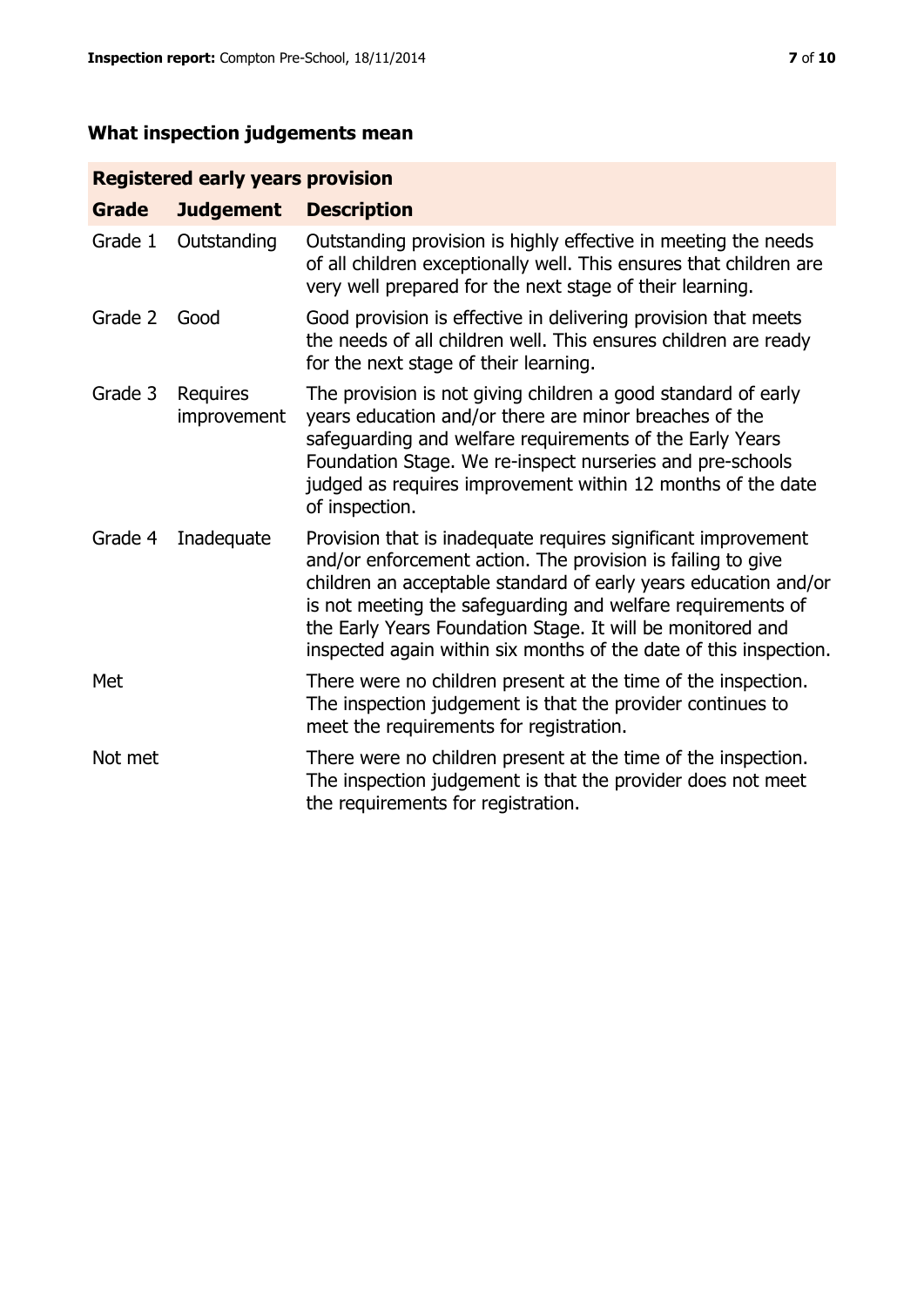# **Inspection**

This inspection was carried out by Ofsted under sections 49 and 50 of the Childcare Act 2006 on the quality and standards of provision that is registered on the Early Years Register. The registered person must ensure that this provision complies with the statutory framework for children's learning, development and care, known as the Early Years Foundation Stage.

# **Setting details**

| Unique reference number       | 117180                   |
|-------------------------------|--------------------------|
| <b>Local authority</b>        | Plymouth                 |
| <b>Inspection number</b>      | 846123                   |
| <b>Type of provision</b>      | Full-time provision      |
| <b>Registration category</b>  | Childcare - Non-Domestic |
| <b>Age range of children</b>  | $2 - 5$                  |
| <b>Total number of places</b> | 26                       |
| Number of children on roll    | 42                       |
| <b>Name of provider</b>       | Sharon Amanda Matthews   |
| Date of previous inspection   | 12/01/2011               |
| <b>Telephone number</b>       | 01752 769355             |

Any complaints about the inspection or the report should be made following the procedures set out in the guidance *'Complaints procedure: raising concerns and making complaints* about Ofsted', which is available from Ofsted's website: www.ofsted.gov.uk. If you would like Ofsted to send you a copy of the guidance, please telephone 0300 123 4234, or email enquiries@ofsted.gov.uk.

# **Type of provision**

For the purposes of this inspection the following definitions apply:

Full-time provision is that which operates for more than three hours. These are usually known as nurseries, nursery schools and pre-schools and must deliver the Early Years Foundation Stage. They are registered on the Early Years Register and pay the higher fee for registration.

Sessional provision operates for more than two hours but does not exceed three hours in any one day. These are usually known as pre-schools, kindergartens or nursery schools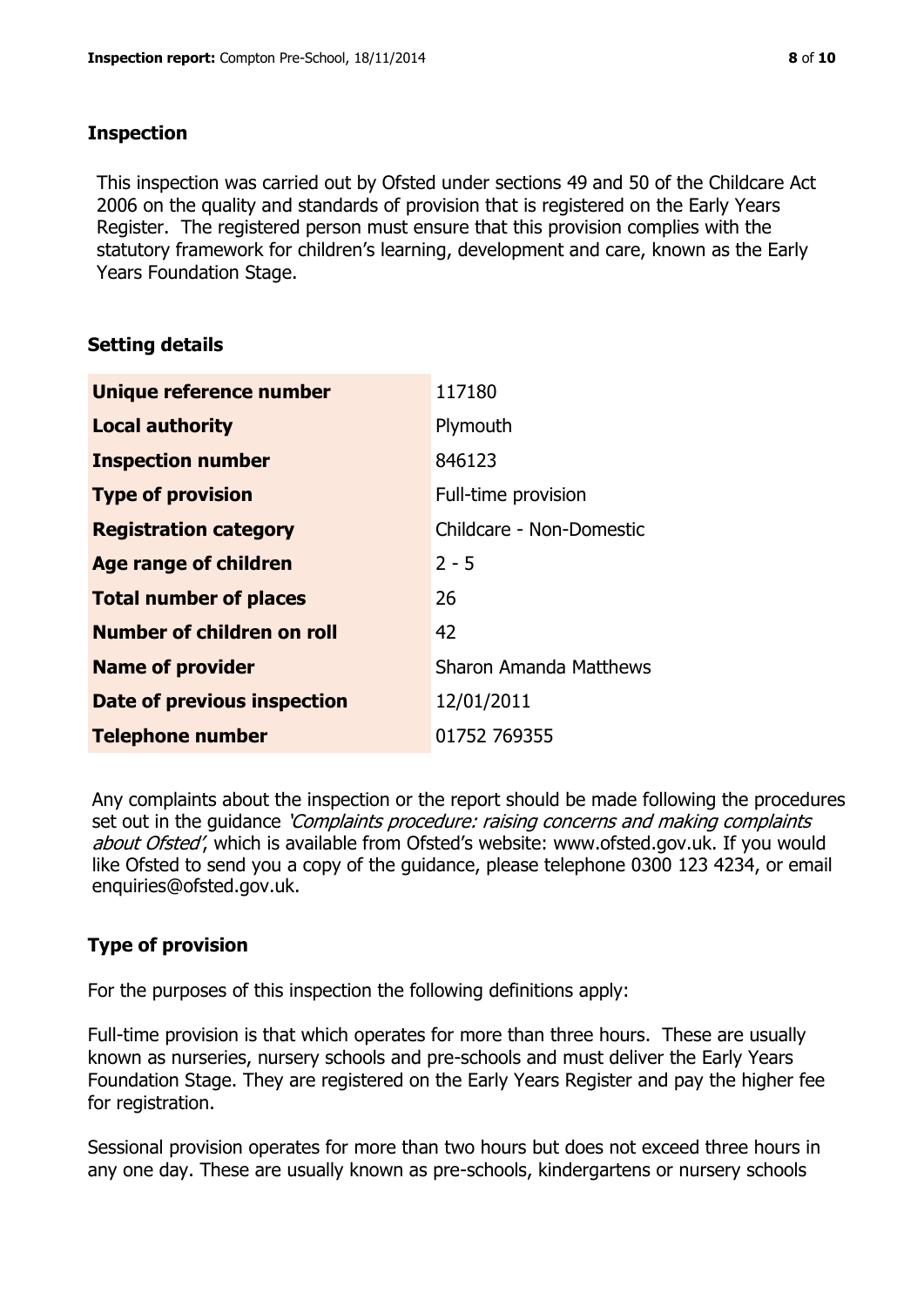and must deliver the Early Years Foundation Stage. They are registered on the Early Years Register and pay the lower fee for registration.

Childminders care for one or more children where individual children attend for a period of more than two hours in any one day. They operate from domestic premises, which are usually the childminder's own home. They are registered on the Early Years Register and must deliver the Early Years Foundation Stage.

Out of school provision may be sessional or full-time provision and is delivered before or after school and/or in the summer holidays. They are registered on the Early Years Register and must deliver the Early Years Foundation Stage. Where children receive their Early Years Foundation Stage in school these providers do not have to deliver the learning and development requirements in full but should complement the experiences children receive in school.